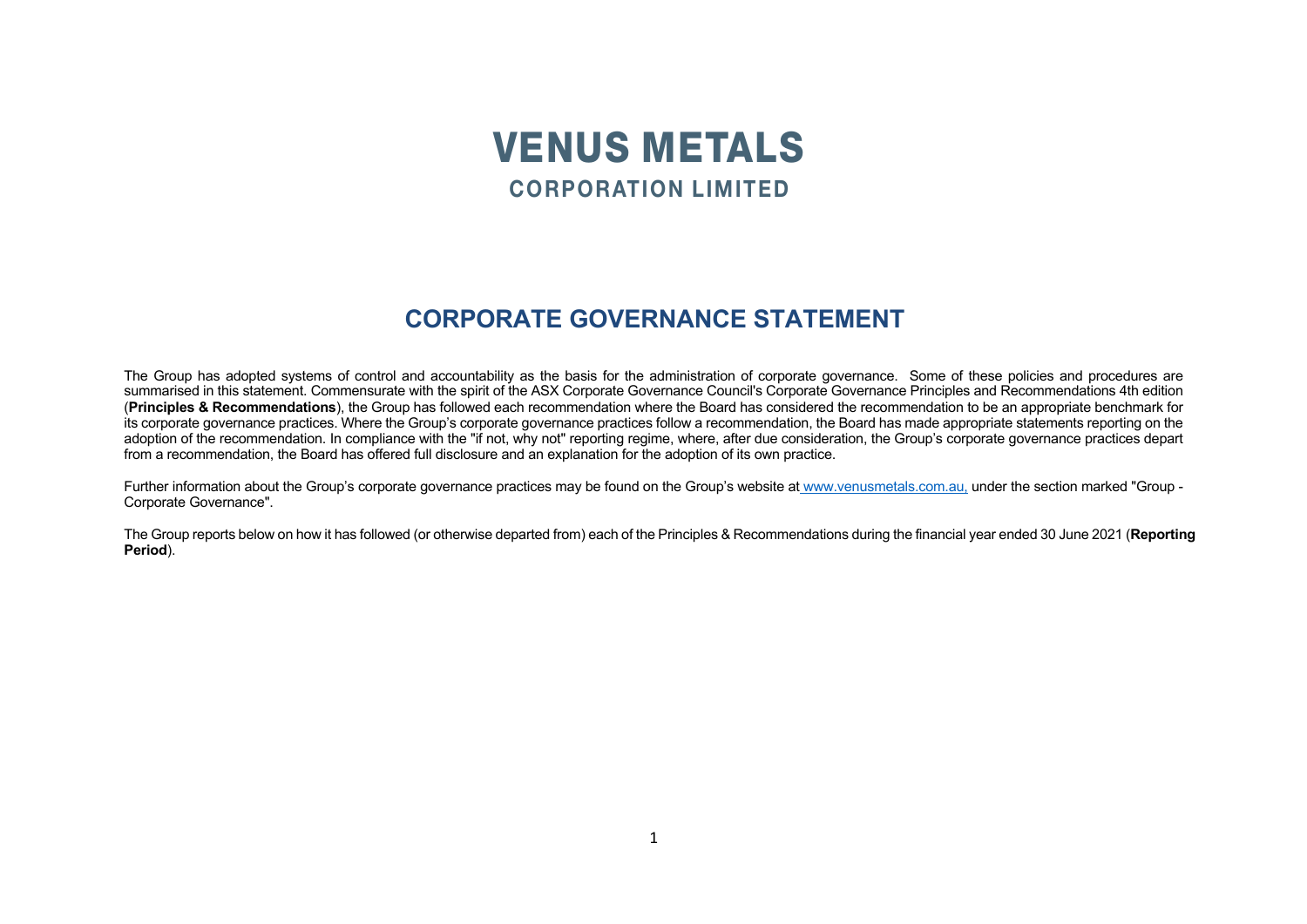| <b>Principle</b> | <b>Corporate Governance Council Recommendation</b>                                                                                                                                                                                                                                                                                                  | Conform<br>(Y/N) | <b>Disclosure</b>                                                                                                                                                                                                                                                                                                                                                                                                                                                                                                                                                                                                                                             |
|------------------|-----------------------------------------------------------------------------------------------------------------------------------------------------------------------------------------------------------------------------------------------------------------------------------------------------------------------------------------------------|------------------|---------------------------------------------------------------------------------------------------------------------------------------------------------------------------------------------------------------------------------------------------------------------------------------------------------------------------------------------------------------------------------------------------------------------------------------------------------------------------------------------------------------------------------------------------------------------------------------------------------------------------------------------------------------|
|                  | Principal 1 - Lay solid foundations for management and oversight                                                                                                                                                                                                                                                                                    |                  |                                                                                                                                                                                                                                                                                                                                                                                                                                                                                                                                                                                                                                                               |
| 1.1              | A listed entity should have and disclose a board<br>charter setting out:<br>the respective roles and responsibilities of its<br>(a)<br>board and management; and<br>those matters expressly reserved to the board<br>(b)<br>and those delegated to management.                                                                                      | Υ                | The Group has established the functions reserved to the Board, and those delegated to<br>senior executives and has set out these functions in its Board Charter. The Charter is<br>available on the Group's website at https://www.venusmetals.com.au/company/corporate-governance.<br>The number of times the Board met during the Reporting Period is disclosed in the<br>Directors' Report section above. In addition to formal Board and Board Committee<br>meetings throughout the Reporting Period, members of the Board spent time with senior<br>executives and other management personnel of the Company and engaged with other key<br>stakeholders. |
| 1.2              | A listed entity should:<br>undertake appropriate checks before appointing<br>(a)<br>a director or senior executive or putting someone<br>forward for election as a director; and<br>provide security holders with all material<br>(b)<br>information in its possession relevant to a decision on<br>whether or not to elect or re-elect a director. | Υ                | The Board undertakes appropriate checks before appointing a person or putting forward<br>to shareholders a candidate for election as a director and provides shareholders with all<br>material information in its possession relevant to a decision on whether or not to elect or<br>re-elect a director.<br>The checks which are undertaken, and the information provided to shareholders are set<br>out in the Group's Policy and Procedure for the Selection and (Re) Appointment of<br>Directors which is disclosed on the Group's website.                                                                                                               |
| 1.3              | A listed entity should have a written agreement with<br>each director and senior executive setting out the<br>terms of their appointment.                                                                                                                                                                                                           | Y                | The Group has a written agreement with each director and senior executive setting out the<br>terms of their appointment. The material terms of any employment, service or consultancy<br>agreement the Group has entered into with any director or senior executive has been<br>disclosed in accordance with ASX Listing Rule 3.16.4.                                                                                                                                                                                                                                                                                                                         |
| 1.4              | The company secretary of a listed entity should be<br>accountable directly to the board, through the chair,<br>on all matters to do with the proper functioning of the<br>board.                                                                                                                                                                    | Υ                | The Company Secretary is accountable directly to the Board, through the Chair, on all<br>matters to do with the proper functioning of the Board as outlined in the Board Charter,<br>including preparation of meeting papers and meeting minutes.                                                                                                                                                                                                                                                                                                                                                                                                             |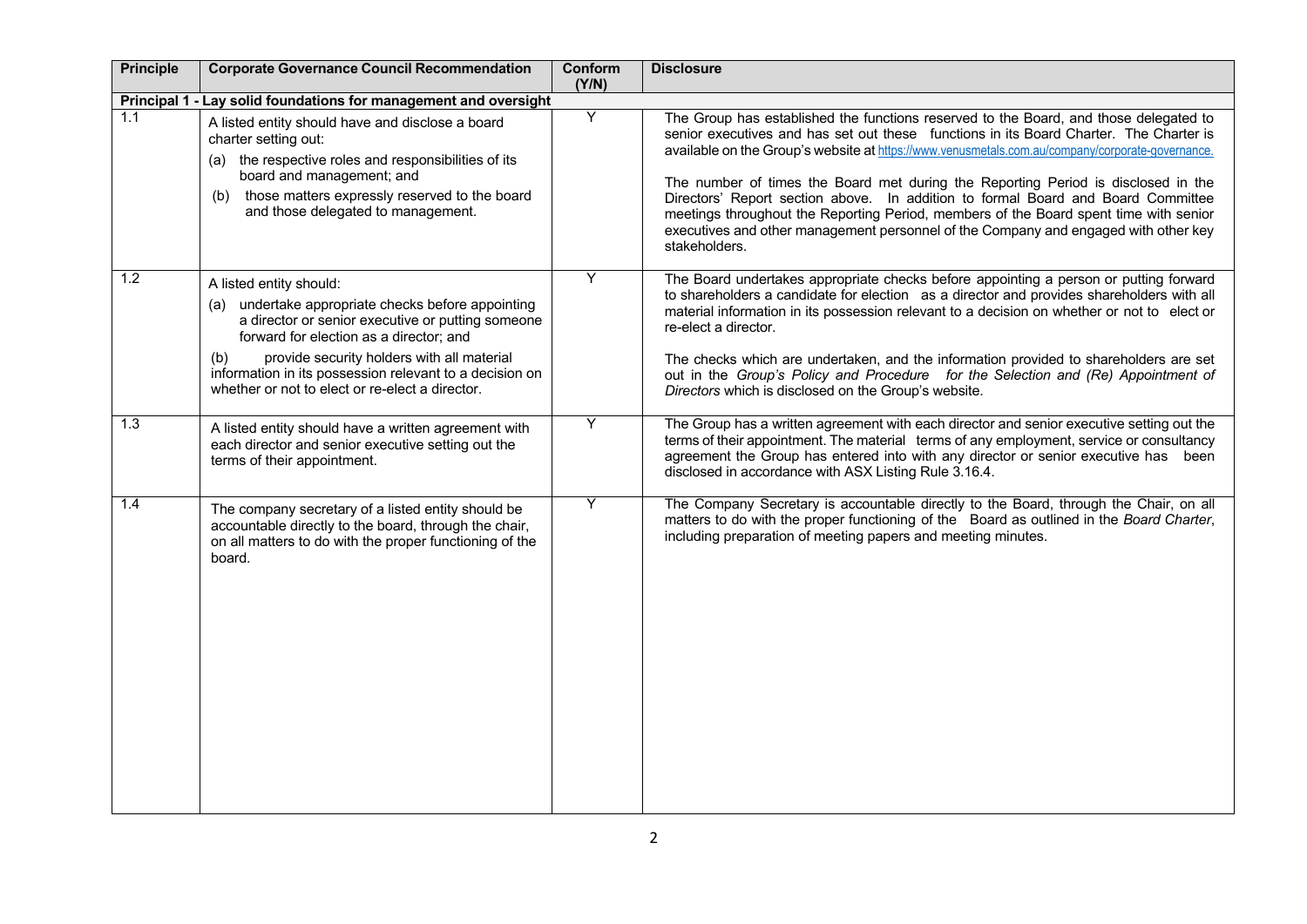| <b>Principle</b> | <b>Corporate Governance Council Recommendation</b>                                                                                                                                                                                                                                                                                                                                                                                                                                                                                                                                                                                                                                                                                                                                                                                                                                                                                                                                                                                                                                                                                                                                                                                                                 | Conform<br>(Y/N) | <b>Disclosure</b>                                                                                                                                                                                                                                                                                                                                                                                                                                                                                                                                                                                                                                                                                                                                                                                                                                                                                                                                                                                                                                                                                                                                                                                                                                                                                                        |
|------------------|--------------------------------------------------------------------------------------------------------------------------------------------------------------------------------------------------------------------------------------------------------------------------------------------------------------------------------------------------------------------------------------------------------------------------------------------------------------------------------------------------------------------------------------------------------------------------------------------------------------------------------------------------------------------------------------------------------------------------------------------------------------------------------------------------------------------------------------------------------------------------------------------------------------------------------------------------------------------------------------------------------------------------------------------------------------------------------------------------------------------------------------------------------------------------------------------------------------------------------------------------------------------|------------------|--------------------------------------------------------------------------------------------------------------------------------------------------------------------------------------------------------------------------------------------------------------------------------------------------------------------------------------------------------------------------------------------------------------------------------------------------------------------------------------------------------------------------------------------------------------------------------------------------------------------------------------------------------------------------------------------------------------------------------------------------------------------------------------------------------------------------------------------------------------------------------------------------------------------------------------------------------------------------------------------------------------------------------------------------------------------------------------------------------------------------------------------------------------------------------------------------------------------------------------------------------------------------------------------------------------------------|
| 1.5              | A listed entity should:<br>have and disclose a diversity policy;<br>(a)<br>through its board or a committee of the board set<br>(b)<br>measurable objectives for achieving gender<br>diversity in the composition of its board, senior<br>executives and workforce generally; and<br>disclose in relation to each reporting period:<br>(C)<br>(1) the measurable objectives set for that<br>period to achieve gender diversity;<br>(2) the entity's progress towards achieving<br>those objectives; and<br>$(3)$ either:<br>(A) the respective proportions of men and<br>women on the board, in senior<br>executive positions and across the<br>whole workforce (including how the<br>entity has defined "senior executive"<br>for these purposes); or<br>if the entity is a "relevant employer"<br>(B)<br>under the Workplace Gender Equality<br>Act, the entity's most recent "Gender<br>Equality Indicators", as defined in and<br>published under that Act.<br>If the entity was in the S&P / ASX 300 Index at the<br>commencement of the reporting period, the<br>measurable objective for achieving gender diversity in<br>the composition of its board should be to have not<br>less than 30% of its directors of each gender within a<br>specified period. | N                | The Board is responsible for establishing and monitoring on an annual basis the<br>achievement against gender diversity objectives<br>and strategies, including the<br>representation of women at all levels of the organisation.<br>The proportion of women employees in the whole organisation as at Reporting Period was<br>approximately 2 out of 7 (29%).<br>The Board acknowledges the absence of female participation on the Board of Directors.<br>However, the Board has determined that the composition of the current Board represents<br>the best mix of Directors that have an appropriate range of qualifications and expertise,<br>can understand and competently deal with current and emerging business issues and<br>can effectively review and challenge the performance of management.<br>The Group has not set or disclosed measurable objectives for achieving gender diversity.<br>Due to the size of the Group, the Board does not deem it practical to limit the Group to<br>specific targets for gender diversity as it operates in a very competitive labour market where<br>positions are sometimes difficult to fill. However, every candidate suitably qualified for a<br>position has an equal opportunity of appointment regardless of gender, age, ethnicity or<br>cultural background. |
| 1.6              | A listed entity should:<br>(a) have and disclose a process for periodically<br>evaluating the performance of the board, its<br>committees and individual directors; and<br>disclose for each reporting period whether a<br>(b)<br>performance evaluation has been undertaken in<br>accordance with that process during or in respect of<br>that period.                                                                                                                                                                                                                                                                                                                                                                                                                                                                                                                                                                                                                                                                                                                                                                                                                                                                                                            | Y                | The Group recognizes the pivotal role that the Board has in the governance framework of<br>the Group. Under the Board Charter, the Chairman is responsible for scheduling regular<br>and effective evaluation of the Board's performance. An annual Board evaluation was<br>completed in the Reporting Period.                                                                                                                                                                                                                                                                                                                                                                                                                                                                                                                                                                                                                                                                                                                                                                                                                                                                                                                                                                                                           |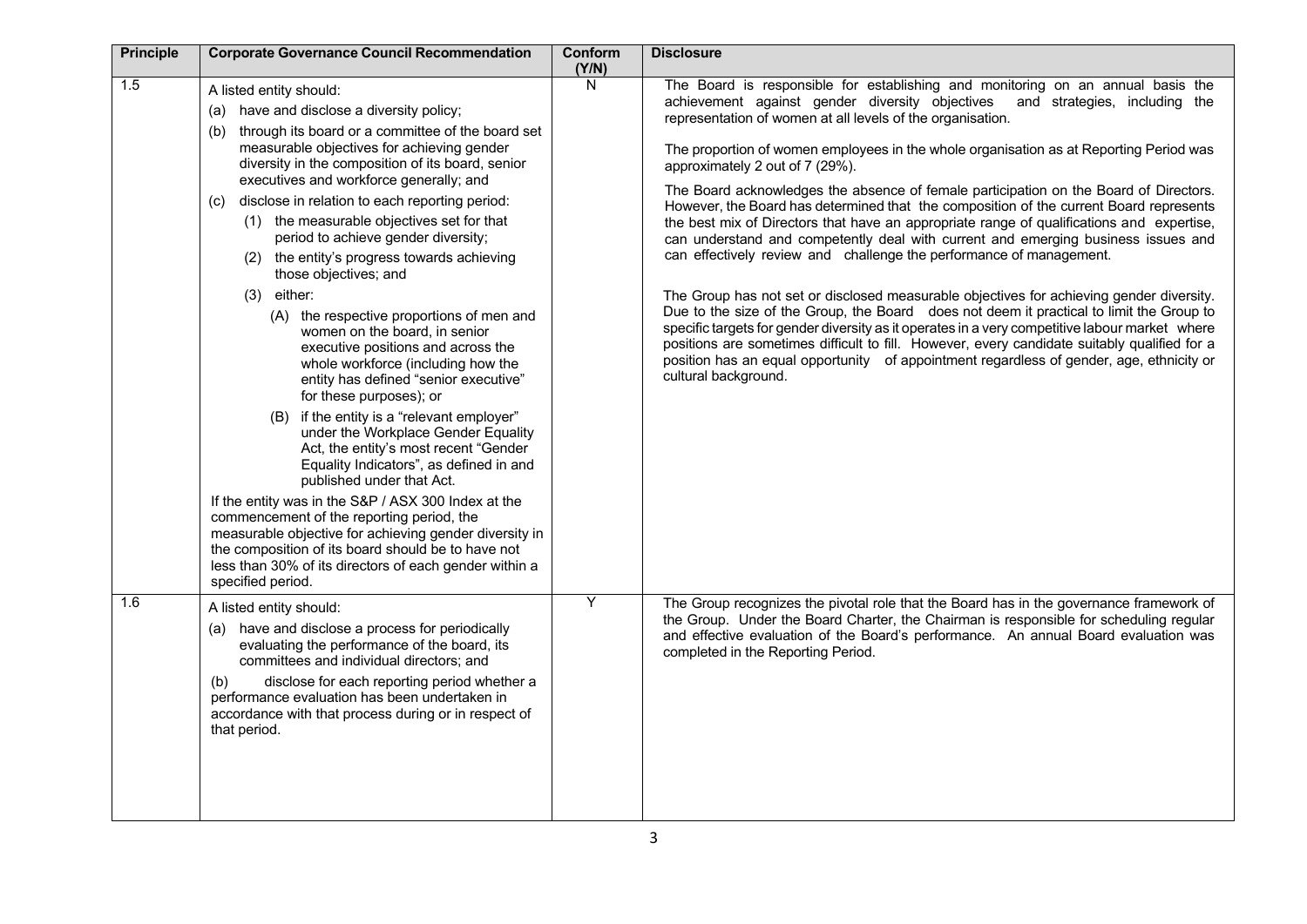| <b>Principle</b> | <b>Corporate Governance Council Recommendation</b>                                                                                                                                                                                                                                                                                                                                                                                                                                                                                                                                                                                                                                                                                                                                                                                                                             | Conform<br>(Y/N) | <b>Disclosure</b>                                                                                                                                                                                                                                                                                                                                                                                                                                                                                                                                                                                                                                                                                                                                                                                                                                                                                                                                                                                                                                                                                                                                                                                                                                                                                                     |
|------------------|--------------------------------------------------------------------------------------------------------------------------------------------------------------------------------------------------------------------------------------------------------------------------------------------------------------------------------------------------------------------------------------------------------------------------------------------------------------------------------------------------------------------------------------------------------------------------------------------------------------------------------------------------------------------------------------------------------------------------------------------------------------------------------------------------------------------------------------------------------------------------------|------------------|-----------------------------------------------------------------------------------------------------------------------------------------------------------------------------------------------------------------------------------------------------------------------------------------------------------------------------------------------------------------------------------------------------------------------------------------------------------------------------------------------------------------------------------------------------------------------------------------------------------------------------------------------------------------------------------------------------------------------------------------------------------------------------------------------------------------------------------------------------------------------------------------------------------------------------------------------------------------------------------------------------------------------------------------------------------------------------------------------------------------------------------------------------------------------------------------------------------------------------------------------------------------------------------------------------------------------|
| 1.7              | A listed entity should:<br>(a) have and disclose a process for evaluating the<br>performance of its senior executives at least<br>once every reporting period; and<br>disclose for each reporting period whether a<br>(b)<br>performance evaluation has been undertaken in<br>accordance with that process during or in respect of<br>that period.                                                                                                                                                                                                                                                                                                                                                                                                                                                                                                                             | Y                | The Group has developed its formal processes for the performance evaluation of senior<br>executives in conjunction with the Nominations and Remuneration Committee.<br>The Committee developed and agreed key performance measures for the Managing<br>Director having regard to the Group's strategic, financial and operational objectives for the<br>year. The evaluation is conducted at the time of the executive's annual remuneration<br>review and involves an interview with the Managing Director to discuss performance<br>against the senior executive's contract with the Group. The Managing Director also<br>evaluates the performance of the senior executives on an ongoing basis via informal<br>discussions about performance.<br>A formal review of the Managing Director's and each senior executive's performance<br>occurs at least annually and was undertaken in the Reporting Period.                                                                                                                                                                                                                                                                                                                                                                                                       |
|                  | Principal 2 - Structure the board to be effective and add value                                                                                                                                                                                                                                                                                                                                                                                                                                                                                                                                                                                                                                                                                                                                                                                                                |                  |                                                                                                                                                                                                                                                                                                                                                                                                                                                                                                                                                                                                                                                                                                                                                                                                                                                                                                                                                                                                                                                                                                                                                                                                                                                                                                                       |
| 2.1              | The board of a listed entity should:<br>have a nomination committee which:<br>(a)<br>(1) has at least three members, a majority of<br>whom are independent directors; and<br>is chaired by an independent director,<br>and disclose:<br>the charter of the committee;<br>(3)<br>the members of the committee; and<br>(4)<br>as at the end of each reporting period, the<br>(5)<br>number of times the committee met<br>throughout the period and the individual<br>attendances of the members at those<br>meetings; or<br>if it does not have a nomination committee,<br>(b)<br>disclose that fact and the processes it employs to<br>address board succession issues and to ensure that<br>the board has the appropriate balance of skills,<br>knowledge, experience, independence and diversity<br>to enable it to discharge its duties and responsibilities<br>effectively. | N                | The Board has not established a separate Nomination Committee. Given the current size<br>and composition of the Board, the Board believes that there would be no efficiencies<br>gained by establishing a separate Nomination Committee. Accordingly, the Board<br>performs the role of the Nomination Committee. Items that are usually required to be<br>discussed by a nomination committee are marked as separate agenda items at Board<br>meetings when required. When the Board convenes as the Nomination Committee it<br>carries out those functions which are delegated to it in the Group's Nomination Committee<br>Charter. The Board deals with any conflicts of interest that may occur when convening in<br>the capacity of the Nomination Committee by ensuring that the director with conflicting<br>interests is not party to the relevant discussions.<br>The full Board, in its capacity as the Nomination Committee, has not held any meetings during<br>the Reporting Period.<br>The Board has adopted a Nomination Committee Charter which describes the role,<br>composition, functions and responsibilities of the Nomination Committee. A copy of the<br>Nomination Committee Charter is available on the Group's website at<br>https://www.venusmetals.com.au/company/corporate-governance. |
| $\overline{2.2}$ | A listed entity should have and disclose a board skills<br>matrix setting out the mix of skills that the board<br>currently has or is looking to achieve in its<br>membership.                                                                                                                                                                                                                                                                                                                                                                                                                                                                                                                                                                                                                                                                                                 | Y                | The mix of skills and diversity for which the Board is looking to achieve in its<br>membership is represented by the Board's current composition.<br>The skill of each director is set out in the Directors' Report section in this Annual Report on<br>pages 16-17.                                                                                                                                                                                                                                                                                                                                                                                                                                                                                                                                                                                                                                                                                                                                                                                                                                                                                                                                                                                                                                                  |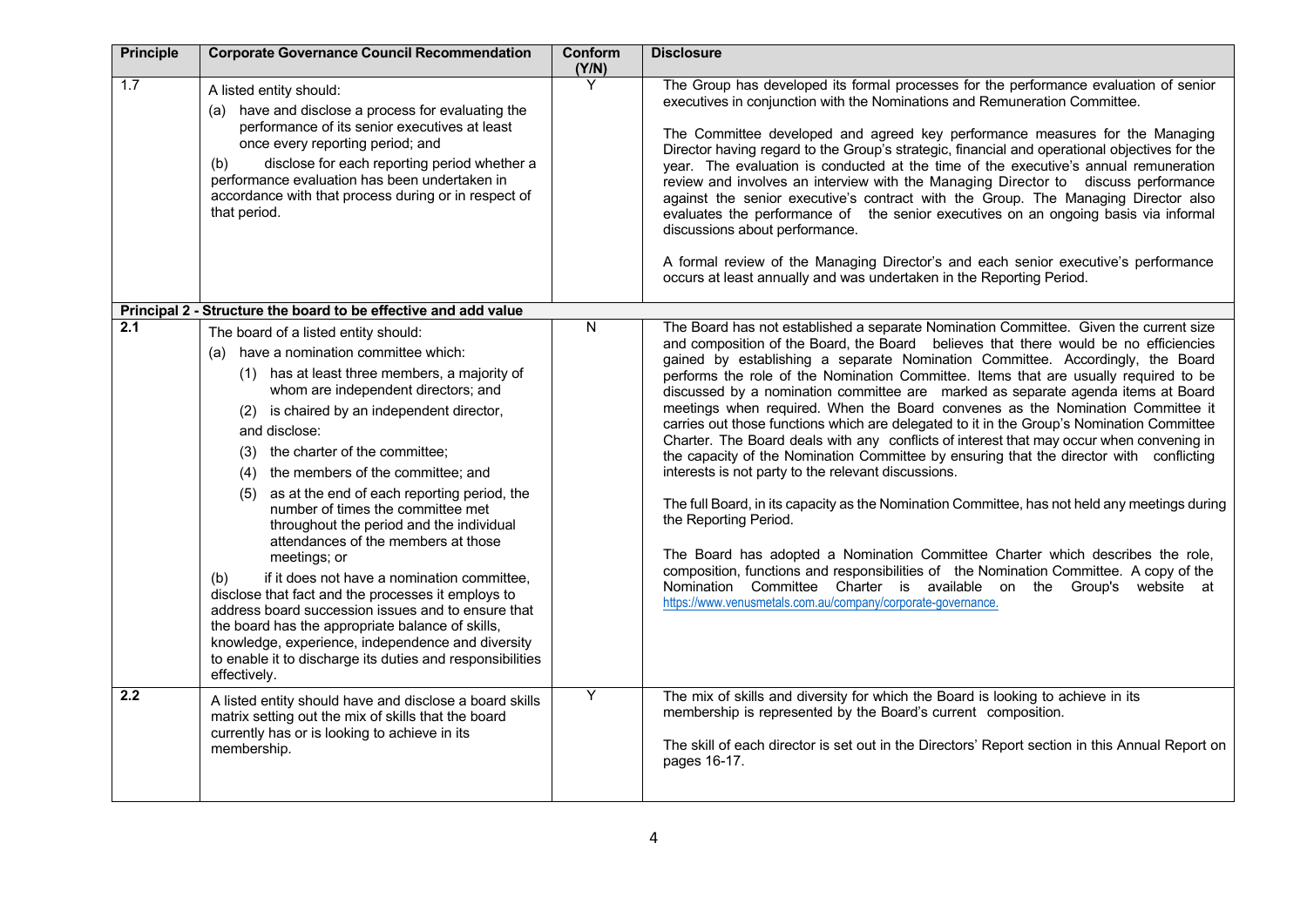| <b>Principle</b>                                                             | <b>Corporate Governance Council Recommendation</b>                                                                                                                                                                                                                                                                                                                                                                                                                                                                                        | <b>Conform</b><br>(Y/N) | <b>Disclosure</b>                                                                                                                                                                                                                                                                                                                                                                                                                                                                                                                                                                                                                                                                                                                                                                                                                                                |
|------------------------------------------------------------------------------|-------------------------------------------------------------------------------------------------------------------------------------------------------------------------------------------------------------------------------------------------------------------------------------------------------------------------------------------------------------------------------------------------------------------------------------------------------------------------------------------------------------------------------------------|-------------------------|------------------------------------------------------------------------------------------------------------------------------------------------------------------------------------------------------------------------------------------------------------------------------------------------------------------------------------------------------------------------------------------------------------------------------------------------------------------------------------------------------------------------------------------------------------------------------------------------------------------------------------------------------------------------------------------------------------------------------------------------------------------------------------------------------------------------------------------------------------------|
| $\overline{2.3}$                                                             | A listed entity should disclose:<br>(a) the names of the directors considered by the<br>board to be independent directors;<br>if a director has an interest, position, affiliation or<br>(b)<br>relationship of the type described in Box 2.3 but<br>the board is of the opinion that it does not<br>compromise the independence of the director,<br>the nature of the interest, position or relationship<br>in question and an explanation of why the board<br>is of that opinion; and<br>the length of service of each director.<br>(c) | Y                       | The Board considers the independence of directors having regard to the relationships<br>listed in Box 2.3 of the Principles & Recommendations. During the Reporting Period,<br>the two independent directors of the Group were Mr Peter Hawkins and Mr Barry Fehlberg.<br>The Board has considered both Mr Hawkins and Mr Fehlberg's independence that both are<br>sufficiently independent because they are not a member of management, they are free<br>of any business or other relationship that could materially interfere with the independent<br>exercise of their judgement and consistently makes decisions that are in the best interests<br>of the Group. Accordingly, the Board considers both Mr Hawkins and Mr Fehlberg to be<br>independent directors.<br>The length of service of each director is set out in the Directors' Report pages 16-17. |
| 2.4                                                                          | A majority of the board of a listed entity should be<br>independent directors.                                                                                                                                                                                                                                                                                                                                                                                                                                                            | N                       | The Board does not have a majority of directors who are independent. The Board considers<br>that its composition is appropriate for the Group's circumstances and includes an<br>appropriate mix of skills and expertise relevant to the Group. The Group gives<br>consideration to the balance of independence on the Board and will continue to review its<br>composition in accordance with the Nomination Committee Charter.                                                                                                                                                                                                                                                                                                                                                                                                                                 |
| 2.5                                                                          | The chair of the board of a listed entity should be an<br>independent director and, in particular, should not be<br>the same person as the CEO of the entity.                                                                                                                                                                                                                                                                                                                                                                             | Y                       | During the Reporting Period, the Group's independent Chair is Mr Peter Hawkins. The<br>Board believes that Mr Hawkins is the most appropriate person for the position of<br>Chair because of his industry experience and knowledge. The Board believes that Mr<br>Hawkins makes decisions that are in the best interests of the Group.<br>The Managing Director of the Group is Mr Matthew Hogan.                                                                                                                                                                                                                                                                                                                                                                                                                                                                |
| 2.6                                                                          | A listed entity should have a program for inducting<br>new directors and for periodically reviewing whether<br>there is a need for existing directors to undertake<br>professional development to maintain the skills and<br>knowledge needed to perform their role as directors<br>effectively.                                                                                                                                                                                                                                          | N                       | Given the size of the Group there is no formal induction process for new directors. Board<br>considers that if any new director is to be appointed, that new director will be provided<br>with a personalized induction dependent upon the skills, experience and knowledge of the<br>Group that the new director possesses. All directors are expected to maintain and enhance<br>their skills and knowledge so as to exercise their responsibilities and discharge their<br>obligations to the Group. Directors are expected to participate in appropriate professional<br>development activities.                                                                                                                                                                                                                                                             |
| Principal 3 - Instil a culture of acting lawfully, ethically and responsibly |                                                                                                                                                                                                                                                                                                                                                                                                                                                                                                                                           |                         |                                                                                                                                                                                                                                                                                                                                                                                                                                                                                                                                                                                                                                                                                                                                                                                                                                                                  |
| 3.1                                                                          | A listed entity should articulate and disclose its<br>values.                                                                                                                                                                                                                                                                                                                                                                                                                                                                             | Y                       | The Group has adopted a Code of Conduct which requires Directors, management and<br>employees to deal with the Company's customers, suppliers, competitors and each other<br>with honesty, fairness and integrity and to observe the rule and spirit of the legal and<br>regulatory environment in which the Company operates.<br>The values set up in the Code of Conduct are inculcated across the Group's corporate group<br>and supported by the standards and behaviours set out in the Group's Code of Conduct.                                                                                                                                                                                                                                                                                                                                            |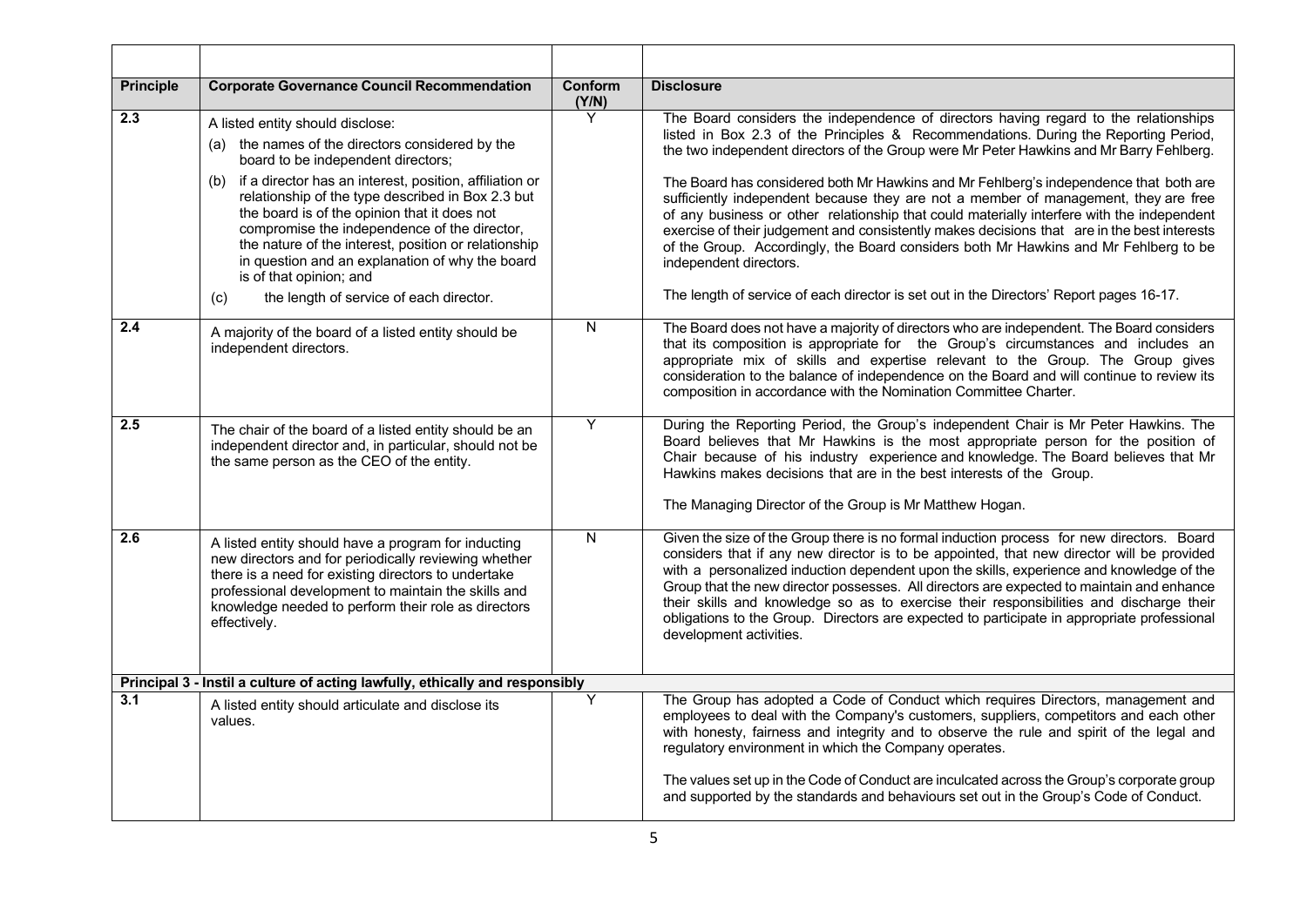| <b>Principle</b> | <b>Corporate Governance Council Recommendation</b>                                                                                                                                                                                                                                                                                                                                                                                                                                                                                                                                                                                                                                                           | Conform<br>(Y/N) | <b>Disclosure</b>                                                                                                                                                                                                                                                                                                                                                                                                                                                                                                                                                                                                                                                                                                                                                                                                                                                                                                                                                                                                                                                                                                                                                                                                                                           |
|------------------|--------------------------------------------------------------------------------------------------------------------------------------------------------------------------------------------------------------------------------------------------------------------------------------------------------------------------------------------------------------------------------------------------------------------------------------------------------------------------------------------------------------------------------------------------------------------------------------------------------------------------------------------------------------------------------------------------------------|------------------|-------------------------------------------------------------------------------------------------------------------------------------------------------------------------------------------------------------------------------------------------------------------------------------------------------------------------------------------------------------------------------------------------------------------------------------------------------------------------------------------------------------------------------------------------------------------------------------------------------------------------------------------------------------------------------------------------------------------------------------------------------------------------------------------------------------------------------------------------------------------------------------------------------------------------------------------------------------------------------------------------------------------------------------------------------------------------------------------------------------------------------------------------------------------------------------------------------------------------------------------------------------|
| 3.2              | A listed entity should:<br>(a) have and disclose a code of conduct for its<br>directors, senior executives and employees; and<br>ensure that the board or a committee of the<br>(b)<br>board is informed of any material breaches of that<br>code.                                                                                                                                                                                                                                                                                                                                                                                                                                                           | Y                | The Group has established a Code of Conduct as to the practices necessary to maintain<br>confidence in the Group's integrity, the practices necessary to take into account its<br>legal obligations and the reasonable expectations of its stakeholders, and the<br>responsibility and accountability of individuals for reporting and investigating reports of<br>unethical practices.<br>A summary of the Group's Code of Conduct is available on the Group's website at<br>https://www.venusmetals.com.au/company/corporate-governance.                                                                                                                                                                                                                                                                                                                                                                                                                                                                                                                                                                                                                                                                                                                  |
| 3.3              | A listed entity should:<br>(a) have and disclose a whistleblower policy; and<br>(b)<br>ensure that the board or a committee of the<br>board is informed of any material incidents reported<br>under that policy.                                                                                                                                                                                                                                                                                                                                                                                                                                                                                             | Υ                | The Group has introduced a Whistleblower Policy in December 2019, which reflects the<br>amended Australian whistleblowing laws passed in February 2019 and effective 1 January<br>2020.<br>The Whistleblower Policy is a practical tool for helping the Group identify non-compliant<br>conduct that may not be uncovered unless there is a safe and secure means for<br>disclosing such conduct. The Policy is available at Group's website at<br>https://www.venusmetals.com.au/company/corporate-governance.                                                                                                                                                                                                                                                                                                                                                                                                                                                                                                                                                                                                                                                                                                                                             |
| 3.4              | A listed entity should:<br>(a) have and disclose an anti-bribery and corruption<br>policy; and<br>ensure that the board or committee of the<br>(b)<br>board is informed of any material breaches of that<br>policy.                                                                                                                                                                                                                                                                                                                                                                                                                                                                                          | Υ                | The Group's position on bribery and corruption are covered in the Group's Anti-Bribery and<br>Policy<br>is<br>available<br>Corruption<br>and<br>Group's<br>website<br>on<br>the<br>https://www.venusmetals.com.au/company/corporate-governance.                                                                                                                                                                                                                                                                                                                                                                                                                                                                                                                                                                                                                                                                                                                                                                                                                                                                                                                                                                                                             |
|                  | Principal 4 - Safeguard integrity in corporate reports                                                                                                                                                                                                                                                                                                                                                                                                                                                                                                                                                                                                                                                       |                  |                                                                                                                                                                                                                                                                                                                                                                                                                                                                                                                                                                                                                                                                                                                                                                                                                                                                                                                                                                                                                                                                                                                                                                                                                                                             |
| 4.1              | The board of a listed entity should:<br>(a) have an audit committee which:<br>(1) has at least three members, all of whom are<br>non-executive directors and a majority of<br>whom are independent directors; and<br>is chaired by an independent director, who<br>(2)<br>is not the chair of the board,<br>and disclose:<br>the charter of the committee;<br>(3)<br>the relevant qualifications and experience of<br>(4)<br>the members of the committee: and<br>in relation to each reporting period, the<br>(5)<br>number of times the committee met<br>throughout the period and the individual<br>attendances of the members at those<br>meetings; or<br>if it does not have an audit committee,<br>(b) | Y                | The Board has established an Audit Committee and adopted an Audit Committee Charter<br>which describes the role, composition functions and responsibilities of the Audit<br>Committee.<br>The members of the Audit Committee are Peter Hawkins (Chair), Barry Fehlberg, Matthew<br>Hogan, and the Company Secretary, Patrick Tan.<br>All members of the Audit Committee consider themselves to be financially literate and<br>have an understanding of the industry in which the Group operates. The details of<br>qualifications and experience of each Committee member are detailed in the Directors<br>Report above.<br>The Group has established procedures for the selection, appointment and rotation of its<br>external auditor. The Board is responsible for the initial appointment of the external<br>auditor and the appointment of a new external auditor when any vacancy arises, as<br>recommended by the Audit Committee (or its equivalent). Candidates for the position<br>of external auditor must demonstrate complete independence from the Group through<br>the engagement period. The Board may otherwise select an external auditor based on<br>criteria relevant to the Group's business and circumstances. The performance of the |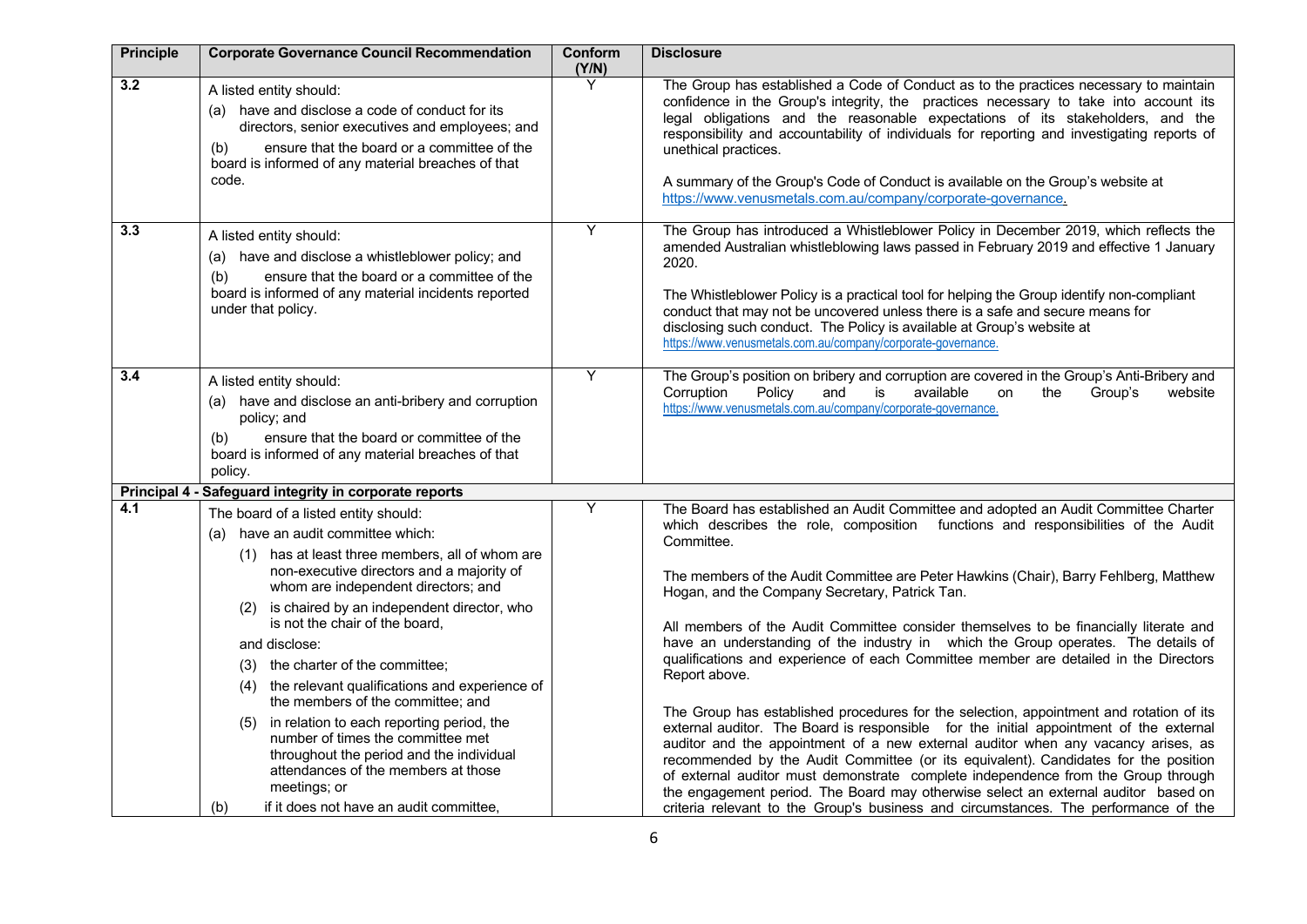|                  | disclose that fact and the processes it employs that<br>independently verify and safeguard the integrity of its<br>corporate reporting, including the processes for the<br>appointment and removal of the external auditor and<br>the rotation of the audit engagement partner.                                                                                                                                                                                                                                                                                                                           |                  | external auditor is reviewed on an annual basis by the Audit Committee (or its equivalent)<br>and any recommendations are made to the Board.<br>The Group's Audit Committee Charter and the Group's Procedure for Selection,<br>Appointment and Rotation of External Auditor are available on the Group's website.                                                                                                                                                                                                                                                                                                                                                                                                                                                                                                         |
|------------------|-----------------------------------------------------------------------------------------------------------------------------------------------------------------------------------------------------------------------------------------------------------------------------------------------------------------------------------------------------------------------------------------------------------------------------------------------------------------------------------------------------------------------------------------------------------------------------------------------------------|------------------|----------------------------------------------------------------------------------------------------------------------------------------------------------------------------------------------------------------------------------------------------------------------------------------------------------------------------------------------------------------------------------------------------------------------------------------------------------------------------------------------------------------------------------------------------------------------------------------------------------------------------------------------------------------------------------------------------------------------------------------------------------------------------------------------------------------------------|
| <b>Principle</b> | <b>Corporate Governance Council Recommendation</b>                                                                                                                                                                                                                                                                                                                                                                                                                                                                                                                                                        | Conform<br>(Y/N) | <b>Disclosure</b>                                                                                                                                                                                                                                                                                                                                                                                                                                                                                                                                                                                                                                                                                                                                                                                                          |
| 4.2              | The board of a listed entity should, before it approves<br>the entity's financial statements for a financial period,<br>receive from its CEO and CFO a declaration that, in<br>their opinion, the financial records of the entity have<br>been properly maintained and that the financial<br>statements comply with the appropriate accounting<br>standards and give a true and fair view of the<br>financial position and performance of the entity and<br>that the opinion has been formed on the basis of a<br>sound system of risk management and internal<br>control which is operating effectively. | Y                | The Managing Director and Chief Financial Officer/Company Secretary declared in writing<br>to the Board that the financial records of the Group for the financial year have been<br>properly maintained, the Group's financial reports for the Reporting Period comply with<br>accounting standards and present a true and fair view of the Group's financial condition<br>and operation results. The statement is required annually.                                                                                                                                                                                                                                                                                                                                                                                      |
| 4.3              | A listed entity should disclose its process to verify the<br>integrity of any periodic corporate report it releases to<br>the market that is not audited or reviewed by an<br>external auditor.                                                                                                                                                                                                                                                                                                                                                                                                           | Υ                | The Group has implemented process to verify certain periodic corporate reports prepared<br>and released during the Reporting Period, where those reports are not subject to audit or<br>review by an external auditor, to satisfy itself that each report was materially accurate and<br>balanced and provided investors. With appropriate information to make investment<br>Such periodic corporate reports are drafted by staff with responsibility for, or<br>decisions.<br>expertise in, the subject matter and are verified, including by documenting the sources of<br>information and consultation undertaken within the Group or with external parties.<br>The Board or, where appropriate, Board committees, review and approve statutory and<br>other periodic corporate reports prior to release to the market. |
|                  | Principal 5 - Make timely and balanced disclosure                                                                                                                                                                                                                                                                                                                                                                                                                                                                                                                                                         |                  |                                                                                                                                                                                                                                                                                                                                                                                                                                                                                                                                                                                                                                                                                                                                                                                                                            |
| $\overline{5.1}$ | A listed entity should have and disclose a written<br>policy for complying with its continuous disclosure<br>obligations under listing rule 3.1.                                                                                                                                                                                                                                                                                                                                                                                                                                                          | Y                | The Group has established written policies and procedures for complying with its continuous<br>disclosure obligations under the ASX Listing Rules. A summary of the Group's Policy on<br>Continuous<br><b>Disclosure</b><br>disclosed<br>is<br>Group's<br>website<br>the<br>https://www.venusmetals.com.au/company/corporate-governance.                                                                                                                                                                                                                                                                                                                                                                                                                                                                                   |
| 5.2              | A listed entity should ensure that its board receives<br>copies of all material market announcements<br>promptly after they have been made.                                                                                                                                                                                                                                                                                                                                                                                                                                                               | Y                | Copies of all material market announcements are provided to the Group's Board<br>immediately after they have been made.                                                                                                                                                                                                                                                                                                                                                                                                                                                                                                                                                                                                                                                                                                    |
| 5.3              | A listed entity that gives a new and substantive<br>investor or analyst presentation should release a<br>copy of the presentation materials on the ASX Market<br>Announcements Platform ahead of the presentation.                                                                                                                                                                                                                                                                                                                                                                                        | Υ                | The Group releases a copy of materials for all new and substantive investor and analyst<br>presentations to the ASX Market Announcement Platform ahead of such presentations.<br>These presentations include results presentations as well as presentations given at the<br>Group's Annual General Meeting, at investor days and to broker conferences.                                                                                                                                                                                                                                                                                                                                                                                                                                                                    |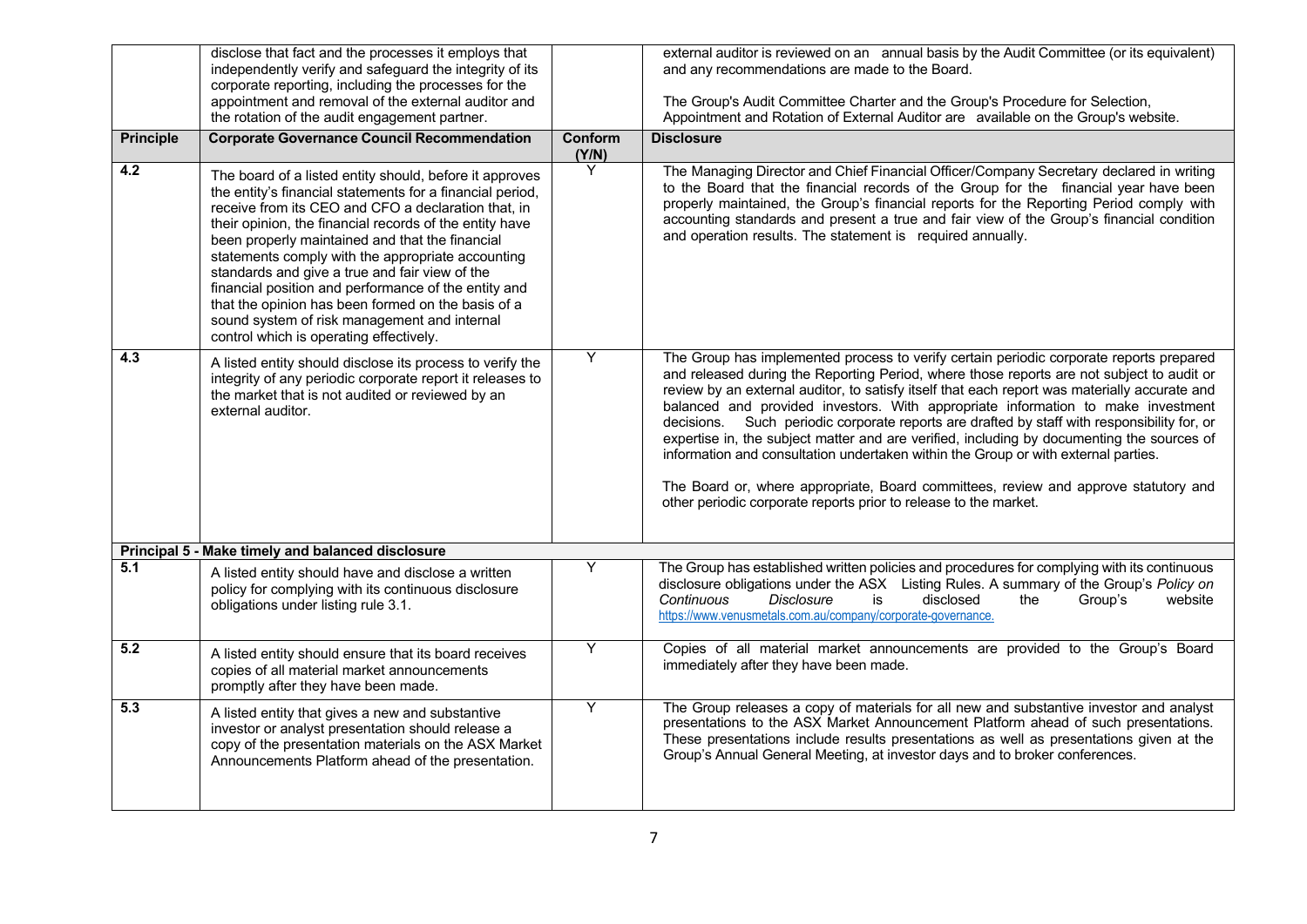|                  | Principal 6 - Respect the rights of security holders                                                                                                                                                                                                                                                                                                                                                                                                                                                                                          |                  |                                                                                                                                                                                                                                                                                                                                                                                                                                                                                                                                                                                                                                                                                                                                                                                                                                                                                                                                                                                                                                                                                                                      |  |  |
|------------------|-----------------------------------------------------------------------------------------------------------------------------------------------------------------------------------------------------------------------------------------------------------------------------------------------------------------------------------------------------------------------------------------------------------------------------------------------------------------------------------------------------------------------------------------------|------------------|----------------------------------------------------------------------------------------------------------------------------------------------------------------------------------------------------------------------------------------------------------------------------------------------------------------------------------------------------------------------------------------------------------------------------------------------------------------------------------------------------------------------------------------------------------------------------------------------------------------------------------------------------------------------------------------------------------------------------------------------------------------------------------------------------------------------------------------------------------------------------------------------------------------------------------------------------------------------------------------------------------------------------------------------------------------------------------------------------------------------|--|--|
| 6.1              | A listed entity should provide information about itself<br>and its governance to investors via its website.                                                                                                                                                                                                                                                                                                                                                                                                                                   | Υ                | The Group provides information about itself and its governance to security holders<br>via the Investor Centre on its website at https://www.venusmetals.com.au/company/corporate-<br>governance.                                                                                                                                                                                                                                                                                                                                                                                                                                                                                                                                                                                                                                                                                                                                                                                                                                                                                                                     |  |  |
| 6.2              | A listed entity should have an investor relations<br>program that facilitates effective two-way<br>communication with investors.                                                                                                                                                                                                                                                                                                                                                                                                              | Υ                | The Group has implemented an investor relations program, which includes the Annual<br>General Meeting to facilitate effective two-way communication with investors. The<br>program is set out in the Shareholder Communication Policy at<br>https://www.venusmetals.com.au/company/corporate-governance.                                                                                                                                                                                                                                                                                                                                                                                                                                                                                                                                                                                                                                                                                                                                                                                                             |  |  |
| <b>Principle</b> | <b>Corporate Governance Council Recommendation</b>                                                                                                                                                                                                                                                                                                                                                                                                                                                                                            | Conform<br>(Y/N) | <b>Disclosure</b>                                                                                                                                                                                                                                                                                                                                                                                                                                                                                                                                                                                                                                                                                                                                                                                                                                                                                                                                                                                                                                                                                                    |  |  |
| 6.3              | A listed entity should disclose how it facilitates and<br>encourages participation at meetings of security<br>holders.                                                                                                                                                                                                                                                                                                                                                                                                                        | Y                | The Group has in place a Shareholder Communication Policy which outlines the policies<br>and processes that it has in place to facilitate and encourage participation at meeting of<br>shareholders.                                                                                                                                                                                                                                                                                                                                                                                                                                                                                                                                                                                                                                                                                                                                                                                                                                                                                                                 |  |  |
| 6.4              | A listed entity should ensure that all substantive<br>resolutions at a meeting of security holders are<br>decided by a poll rather than by a show of hands.                                                                                                                                                                                                                                                                                                                                                                                   | Y                | The Group ensures that all substantive resolutions at meeting of security holders are<br>decided by a poll rather than by a show of hands.                                                                                                                                                                                                                                                                                                                                                                                                                                                                                                                                                                                                                                                                                                                                                                                                                                                                                                                                                                           |  |  |
| 6.5              | A listed entity should give security holders the option<br>to receive communications from, and send<br>communications to, the entity and its security registry<br>electronically.                                                                                                                                                                                                                                                                                                                                                             | Υ                | Shareholders are given the option to receive communications from, and send<br>communications to, the Group and its share registry electronically. The contact details<br>of the Group and its share registry are available on the website. Further, shareholders<br>may register to receive ASX Announcements through the website.                                                                                                                                                                                                                                                                                                                                                                                                                                                                                                                                                                                                                                                                                                                                                                                   |  |  |
|                  | Principal 7 - Recognise and manage risk                                                                                                                                                                                                                                                                                                                                                                                                                                                                                                       |                  |                                                                                                                                                                                                                                                                                                                                                                                                                                                                                                                                                                                                                                                                                                                                                                                                                                                                                                                                                                                                                                                                                                                      |  |  |
| 7.1              | The board of a listed entity should:<br>(a) have a committee or committees to oversee risk,<br>each of which:<br>(1) has at least three members, a majority of<br>whom are independent directors; and<br>(2) is chaired by an independent director,<br>and disclose:<br>(3) the charter of the committee;<br>(4) the members of the committee; and<br>(5) as at the end of each reporting period, the<br>number of times the committee met<br>throughout the period and the individual<br>attendances of the members at those<br>meetings; or | N                | The Board has adopted a Risk Management Policy, which sets out the Group's risk<br>profile. Under the policy, the Board is responsible for approving the Group's policies<br>on risk oversight and management and satisfying itself that management has<br>developed and implemented a sound system of risk management and internal control.<br>Under the policy, the Board delegates day-to-day management of risk to the Managing<br>Director, who is responsible for identifying, assessing, monitoring and managing risks.<br>The Managing Director is also responsible for updating the Group's material business<br>risks to reflect any material changes, with the approval of the Board.<br>In fulfilling the duties of risk management, the Managing Director may have unrestricted<br>access to Group employees, contractors and records and may obtain independent expert<br>advice on any matter he/she deems appropriate, with the prior approval of the Board.<br>In addition, the following risk management measures have been adopted by the Board to<br>manage the Group's material business risks: |  |  |
|                  | if it does not have a risk committee or<br>(b)<br>committees that satisfy (a) above, disclose that fact<br>and the processes it employs for overseeing the<br>entity's risk management framework.                                                                                                                                                                                                                                                                                                                                             |                  | the Board has established authority limits for management, which, if proposed<br>to be exceeded, requires prior Board approval;<br>the Board has adopted a compliance procedure for the purpose of ensuring<br>compliance with the Group's continuous disclosure obligations; and                                                                                                                                                                                                                                                                                                                                                                                                                                                                                                                                                                                                                                                                                                                                                                                                                                    |  |  |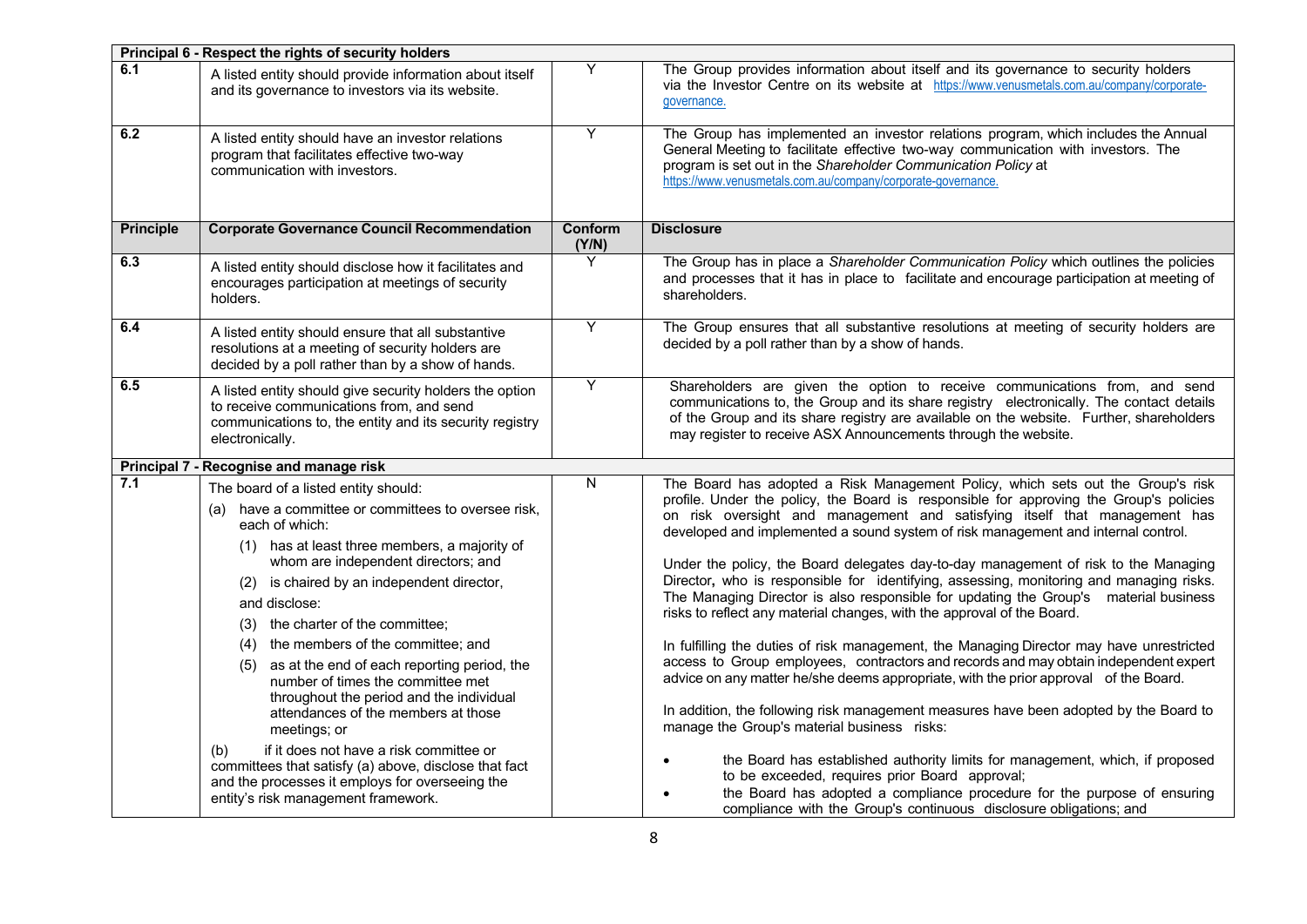|                  |                                                                                                                                                                                                                                                                                                                                                                                  |                  | the Board has adopted a corporate governance manual which contains other<br>$\bullet$<br>policies to assist the Group to establish and maintain its governance practices.<br>The Group considers the following categories of risk to have a material effect impact its<br>business and hence are included in the Group's risk profile.<br>Financial reporting;<br>Operational;<br>Environmental;<br>$\bullet$<br>Sustainability:<br>$\bullet$<br>Occupational Health & Safety;<br>Ethical conduct:<br>Reputation; and<br>Legal and Compliance.<br>$\bullet$                                                                                                                                                                                                                                                                                                                                                                                                                                                                                                                                                                                                                                                                                                                                                                                                                                                                                                                                                                                                                                                                                |
|------------------|----------------------------------------------------------------------------------------------------------------------------------------------------------------------------------------------------------------------------------------------------------------------------------------------------------------------------------------------------------------------------------|------------------|--------------------------------------------------------------------------------------------------------------------------------------------------------------------------------------------------------------------------------------------------------------------------------------------------------------------------------------------------------------------------------------------------------------------------------------------------------------------------------------------------------------------------------------------------------------------------------------------------------------------------------------------------------------------------------------------------------------------------------------------------------------------------------------------------------------------------------------------------------------------------------------------------------------------------------------------------------------------------------------------------------------------------------------------------------------------------------------------------------------------------------------------------------------------------------------------------------------------------------------------------------------------------------------------------------------------------------------------------------------------------------------------------------------------------------------------------------------------------------------------------------------------------------------------------------------------------------------------------------------------------------------------|
| <b>Principle</b> | <b>Corporate Governance Council Recommendation</b>                                                                                                                                                                                                                                                                                                                               | Conform<br>(Y/N) | <b>Disclosure</b>                                                                                                                                                                                                                                                                                                                                                                                                                                                                                                                                                                                                                                                                                                                                                                                                                                                                                                                                                                                                                                                                                                                                                                                                                                                                                                                                                                                                                                                                                                                                                                                                                          |
| 7.2              | The board or a committee of the board should:<br>(a) review the entity's risk management framework<br>at least annually to satisfy itself that it continues<br>to be sound and that the entity is operating with<br>due regard to the risk appetite set by the board;<br>and<br>disclose, in relation to each reporting period,<br>(b)<br>whether such a review has taken place. | Y                | The Board has required management to design, implement and maintain risk management<br>and internal control systems to manage the Group's material business risks. The Board<br>also requires management to report to it confirming that those risks are being managed<br>effectively. The Board has received a report from management as to the effectiveness of<br>the Group's management of its material business risks for the Reporting Period.<br>The Managing Director has provided assurance in writing to the Board that the Group's<br>financial reports are founded on a sound system of risk management and internal<br>compliance and control which implements the policies adopted by the Board.<br>Monthly actual results are reported against budgets approved by the Directors and<br>revised forecasts for the year are prepared regularly.<br>All Directors, managers and employees are expected to act with the utmost integrity and<br>objectivity, striving at all times to enhance the reputation and performance of the Group.<br>Directors must keep the Board advised, on an ongoing basis, of any interest that could<br>potentially conflict with those of the Group. The Board has developed procedures to assist<br>Directors to disclosed potential conflict of interest.<br>Where the Board believes that a significant conflict exists for a Director on a board matter,<br>the Director concerned does not receive the relevant board papers and is not present at<br>the meeting whilst the item is considered.<br>A summary of the Group's Risk Management Policy is available on the Group's website. |
| 7.3              | A listed entity should disclose:<br>(a) if it has an internal audit function, how the<br>function is structured and what role it performs;<br>or                                                                                                                                                                                                                                 | N                | The Group does not have an internal audit function. To evaluate and continually improve<br>the effectiveness of the Group's risk management and internal control processes, the<br>Board relies on ongoing reporting and discussion of the management of material business<br>outlined<br>in<br>the<br>Group's<br>risks<br>as<br>Risk<br>Management<br><i>Policy</i> at<br>https://www.venusmetals.com.au/company/corporate-governance.                                                                                                                                                                                                                                                                                                                                                                                                                                                                                                                                                                                                                                                                                                                                                                                                                                                                                                                                                                                                                                                                                                                                                                                                    |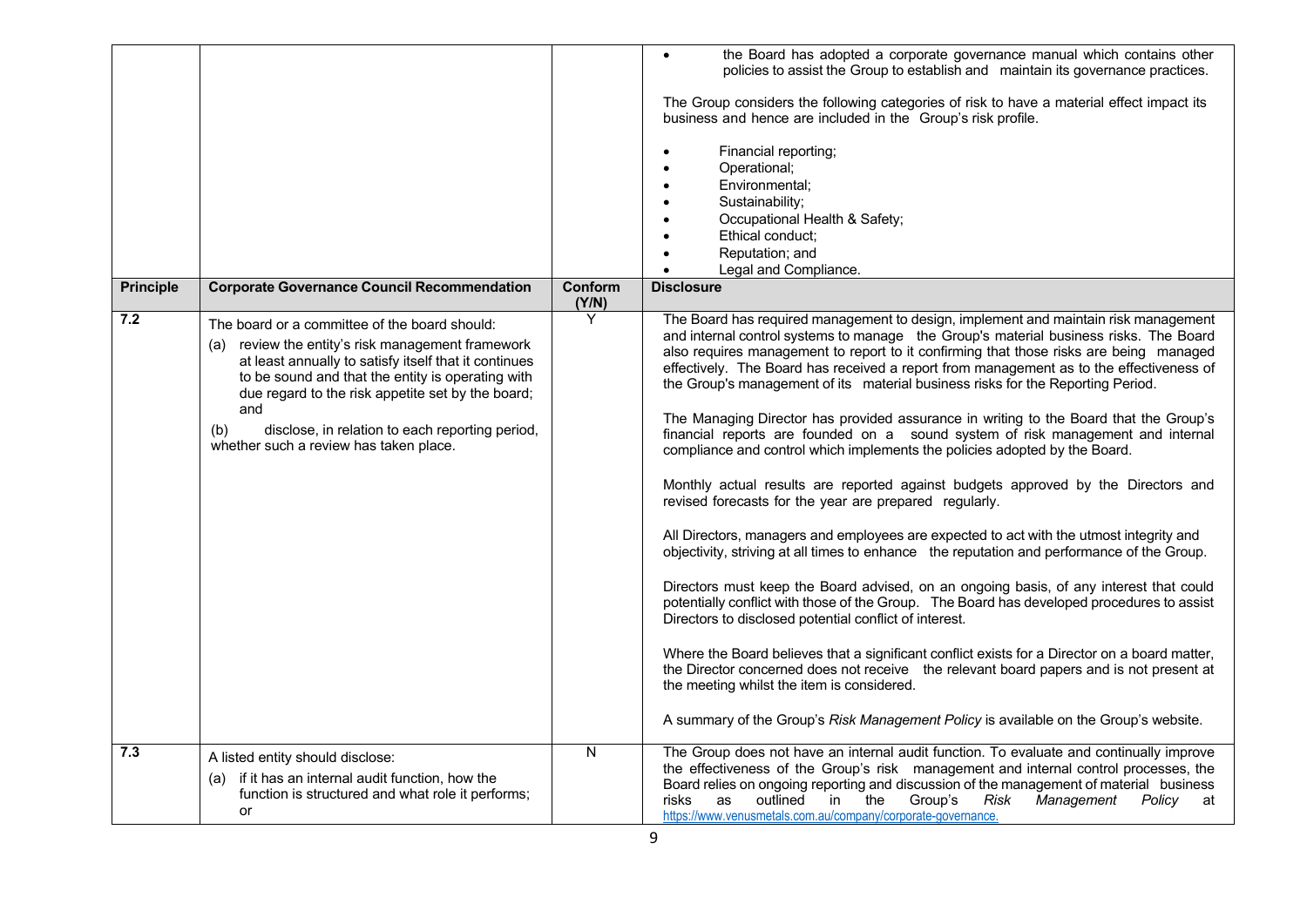|                  | (b)<br>if it does not have an internal audit function,<br>that fact and the processes it employs for evaluating<br>and continually improving the effectiveness of its<br>governance, risk management and internal control<br>processes. |                  |                                                                                                                                                                                                                                                                                                                                  |                                                                                                                                                                                                                                                                                                                                                                                                                                                            |                                                                                                                                                                                                                                                                                                                                      |
|------------------|-----------------------------------------------------------------------------------------------------------------------------------------------------------------------------------------------------------------------------------------|------------------|----------------------------------------------------------------------------------------------------------------------------------------------------------------------------------------------------------------------------------------------------------------------------------------------------------------------------------|------------------------------------------------------------------------------------------------------------------------------------------------------------------------------------------------------------------------------------------------------------------------------------------------------------------------------------------------------------------------------------------------------------------------------------------------------------|--------------------------------------------------------------------------------------------------------------------------------------------------------------------------------------------------------------------------------------------------------------------------------------------------------------------------------------|
| <b>Principle</b> | <b>Corporate Governance Council Recommendation</b>                                                                                                                                                                                      | Conform<br>(Y/N) | <b>Disclosure</b>                                                                                                                                                                                                                                                                                                                |                                                                                                                                                                                                                                                                                                                                                                                                                                                            |                                                                                                                                                                                                                                                                                                                                      |
| 7.4              | A listed entity should disclose whether it has any<br>material exposure to environmental or social risks<br>and, if it does, how it manages or intends to manage<br>those risks.                                                        | Υ                | - liquidity, strategic risk, operational,<br>workplace, health and safety, financial reporting, market and commodity related.<br><b>Economic risk</b><br>Market risk $-$<br>movements in<br>commodity prices<br>Future capital -<br>cost and<br>availability of<br>funds to meet<br>the Group's<br>business needs<br>operations. | <b>Mitigation strategies</b><br>The group manages its<br>exposure to market risk by<br>monitoring market conditions<br>and making decisions based<br>on industry experience.<br>The Group monitors its cash<br>reserves and manages its<br>liquidity risk by monitoring its<br>cash reserves and forecast<br>spending. Management is<br>cognisant of the future<br>demands for liquid finance<br>requirements to finance the<br>group's current and future | Using its risk management framework, the Board has identified the following risk categories<br>environmental, compliance, human capital,<br>As the Group is not in production nor has any major operations, the Group has not identified<br>any material exposure to any economic, environmental and/or social sustainability risks. |